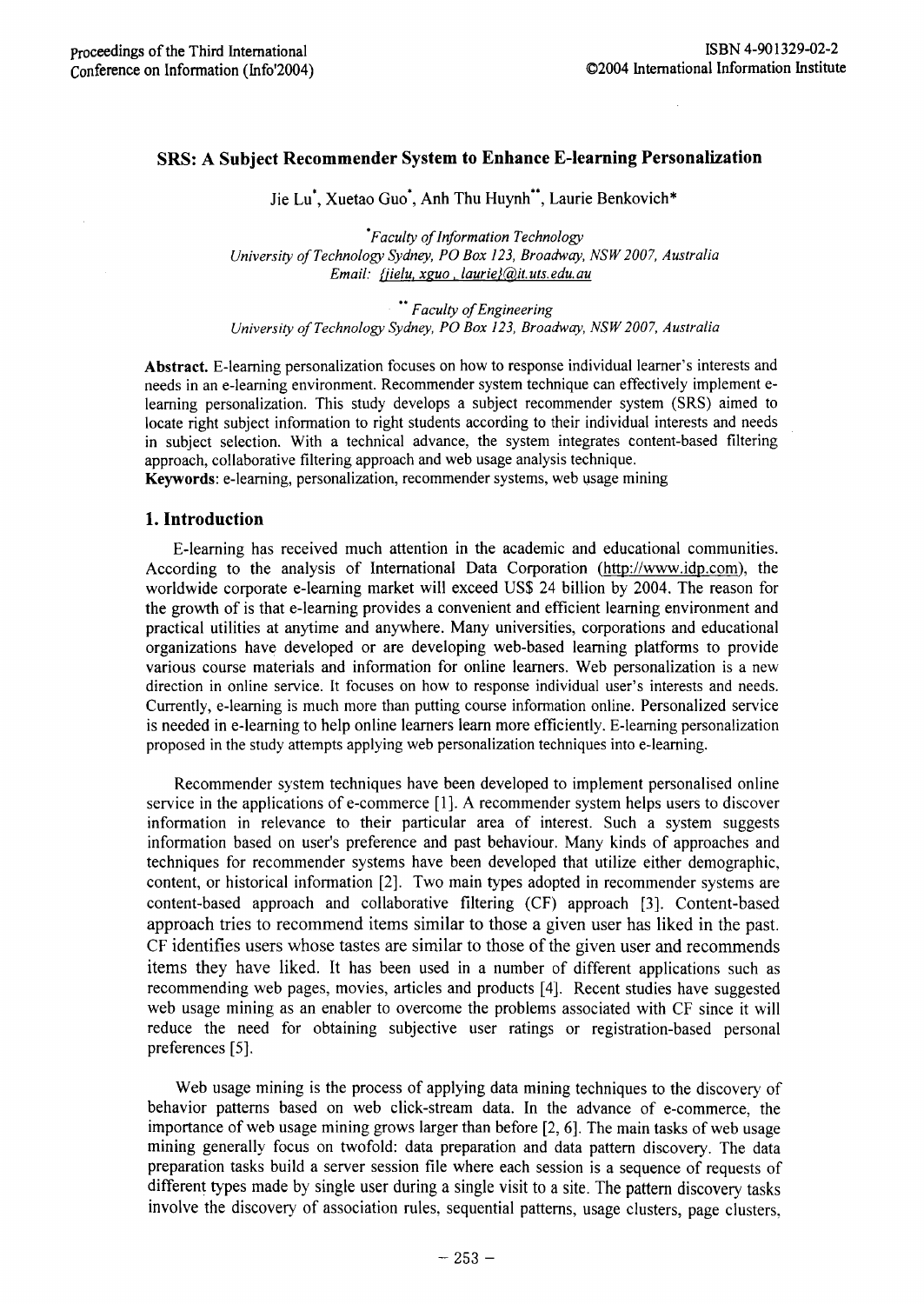user classifications or any other pattern discovery method [2]. As web usage data provide essential information to understanding user preference, through analyzing such click-stream data, it is possible to make more accurate knowing of user's interest. Therefore, usage mining based recommendation approach will take more advantages [7].

This study attempts applying recommendation techniques into e-Iearning environment to implement e-Iearning personalization. This study develops a subject recommender system (SRS) prototype in an education environment in the context of the University of Technology Sydney. The system uses both content-based filtering and collaborative filtering approaches by combing with web usage analysis technique. The main function of the system is to locate right subject information to right students according to their individual needs and interests.

### **2. Recommendation Approach used in SRS**

The SRS aims to advise the subjects based on the students' needs and preference. The SRS adopts existing hybrid recommendation technique and adds web usage analysis to overcome the drawback of current technique in the context of subject selection. The basic idea used in the design of the SRS is that the search function first matches subjects that are associated with student query, the content-based technique is used to recommend other relevant subjects, and then, what other students with similar tastes are also interested in are recommended based on CF technique.

To fulfill a content-based scenario, the system expands the scope of the search based on the keyword entered. The subjects that are returned by the keyword search will have other keywords associated with them. This set of new keywords generates a broader search for other associated subjects. The system recommends the second set of subjects as 'subjects the user may also like'.

To facilitate the CF scenario, the past students logs are analyzed for other students who searched on the same particular keywords. The system then generates another search based on other keywords that the students have searched on previously. The system returns the search results as subjects 'other students have also been interested in'. To overcome the sparsity problem associated with most CF techniques, we propose novel two-level CF in the SRS. If the first-level CF fails to produce a result, the second-level will be invoked. This may increase the likelihood that there will be a recommendation based on the CF technique given to the student. The subject set output of the content-based recommender is available at the start of the CF recommender, as well as the keyword that was inputted by the student. The first-level CF attempts to recommend subjects based on a student's interests described by the keyword entered. The CF recommender parses previous searches for the student that has searched on the same keyword as the current student the most, and based on the idea that this past student has highest similarity to the current student, the recommender system suggests other subjects this student has enrolled in. Any new subjects found will be recommended as 'another student who liked your keyword and enrolled in' these subjects. If the past student has not enrolled in any subjects, or no new subject surfaces, the first-level CF returns no result and will invoke the second-level CF. The second-level CF takes the subject set returned from the contentbased recommender. The recommender will parse the historical data of previous students, and finds all students that have searched on the same particular keyword as the current student. The recommender recommends the new subjects that the larger set of neighbourhood students have enrolled in. The set of subjects returned though this algorithm is recommended to the student as 'other students who searched on your keyword also liked' these subjects.

To generate a precise recommendation, the most important step is that of computing the similarity between students as it is used to form a proximity-based neighborhood between a target student and a number of like-minded students. The proximity between two students is usually measured using either the correlation or the cosine measure [I]. The main goal of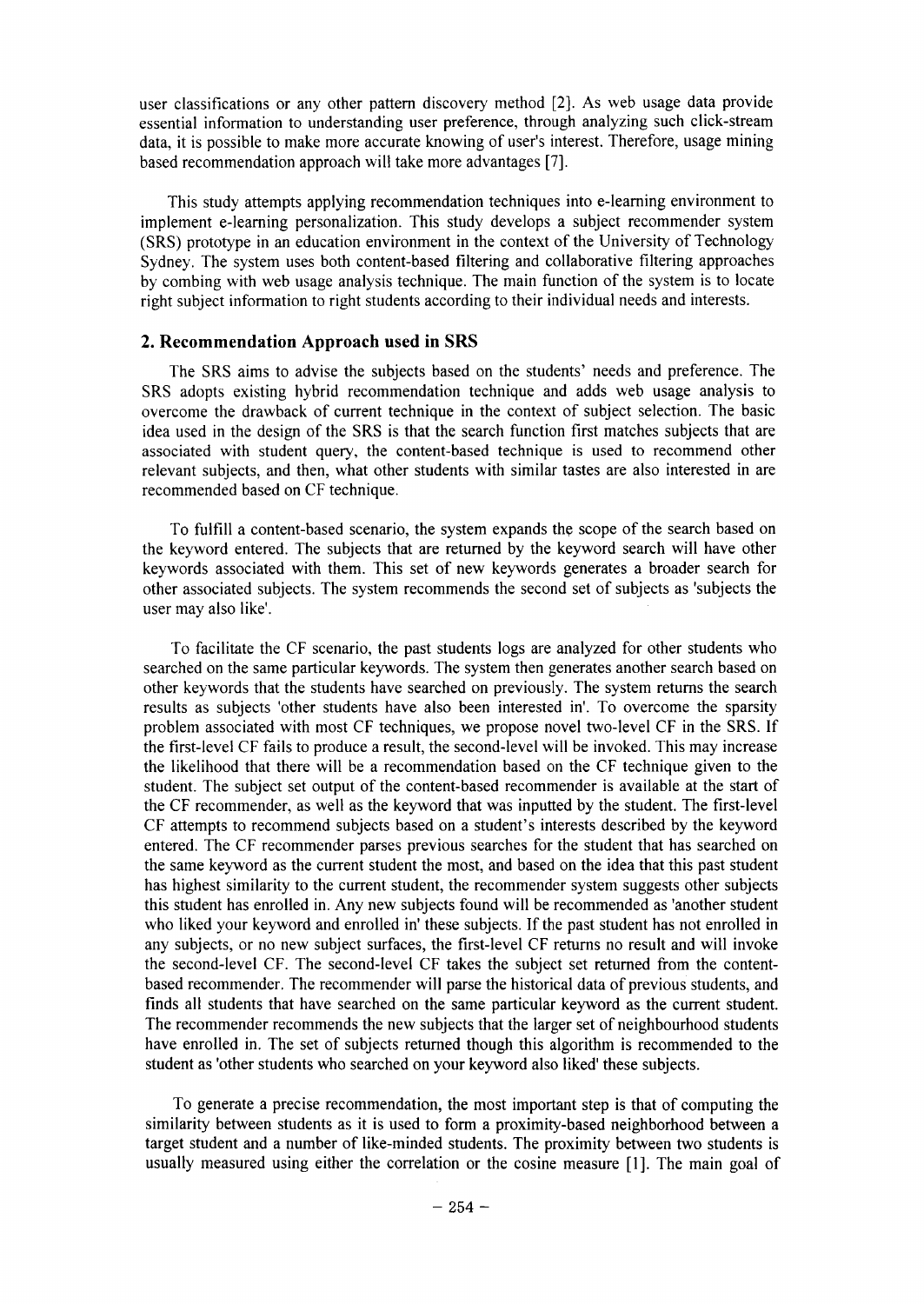neighborhood formation is to find, for each student *u*, an ordered list of *I* students  $N = \{N_1,$  $N_2, \ldots, N_i$  such that  $u \notin N$  and  $\text{sim}(u, N1)$  is maximum,  $\text{sim}(u, N2)$  is the next maximum and so on. In this study, we adopt cosine measure method [13]. When two students *a* and *b* are thought of as two vectors in the m dimensional subject space. The proximity between them is measured by computing the cosine of the angle between the two vectors, which is given by

$$
sim(a,b) = cos(\vec{a}, \vec{b}) = \frac{\vec{a} \cdot \vec{b}}{\|\vec{a}\|_2 \cdot \|\vec{b}\|_2} = \frac{\sum_{k=1}^{m} r_{ak} \times r_{bk}}{\sqrt{\sum_{k=1}^{m} r_{ak}^2 \sum_{k=1}^{m} r_{bk}^2}}
$$

where *a* and *b* are row vectors of scale *r* that student most-liked subjects based on the keywords entry frequency and their subject enrolment priority for two students *a* and *b,* respectively. The "." denotes the dot-product of two vectors. Using the similarity measure, for *n* customers, an *n x n* similarity matrix is computed. The  $\sin(a, b)$  value range from 0 to 1, where more similar vectors result in bigger value.

#### 3. SRS Design and Implementation

The SRS relies on the keywords attached to each subject to make its recommendations to the student. Each subject is tagged by keywords. Once logged in, the student will be able to search for subjects based on a keyword that is entered into the system. If the keyword is within the system, the search will be saved, and subjects that are returned by the keyword search will be displayed. The system will then go on to display up to two sets of recommended subjects that the student may like. The first set of recommended subjects will originate from the content based filtering technique, the second from the CF approach.

The SRS is comprised of five subsystems: Student, Enroll, Subject, Search, and Recommender. The student subsystem is responsible for storing information and accessing information about an individual student. The enroll subsystem is responsible for storing information and accessing information about student enrolment. The subject subsystem is responsible for storing information and accessing information about keyword-subject associations. The search subsystem is responsible for storing information on searches. The recommender subsystem is to draws information about searches, subjects, and students and provides a data mining facility to retrieve a subject for a student.

In the SRS, subjects are tagged against keywords. A keyword is entered into system as input to a search engine for subjects. Content-based filtering uses the keywords tagged against the subjects returned to recommend other subjects. CF uses the stored searches of other students based on the same keyword to recommend other subjects. Referring to the starting point of the content-based recommendation is the returned subjects of the search. The system will find all keywords that are associated with the subjects returned (not including the keyword inputted by the student). If there are no new keywords found the content-based recommender will not give any subject recommendations. If there are new keywords found, the recommender will then search for all subjects associated with the new keyword set having a priority higher than that of 5, number 1 being the highest priority association. If there are any new subjects found, the recommender will recommend these subjects as 'the student may like'. This new larger subject set will be sent to the starting point of the CF recommender.

The SRS has been implemented at http://charlie.it.uts.edu.au/~athuynh/form1.html, and an example of recommendation result is shown in Fig. I. The system is scripted using PHP as PHP is HTML-embedded scripting language that can be used to develop interactive web applications. PHP also works well with databases MySQL which is used in the SRS.

The SRS offer advantages as follows: maintainers of the SRS are able to control the content-based recommendation to some extent by prioritizing the keyword to subject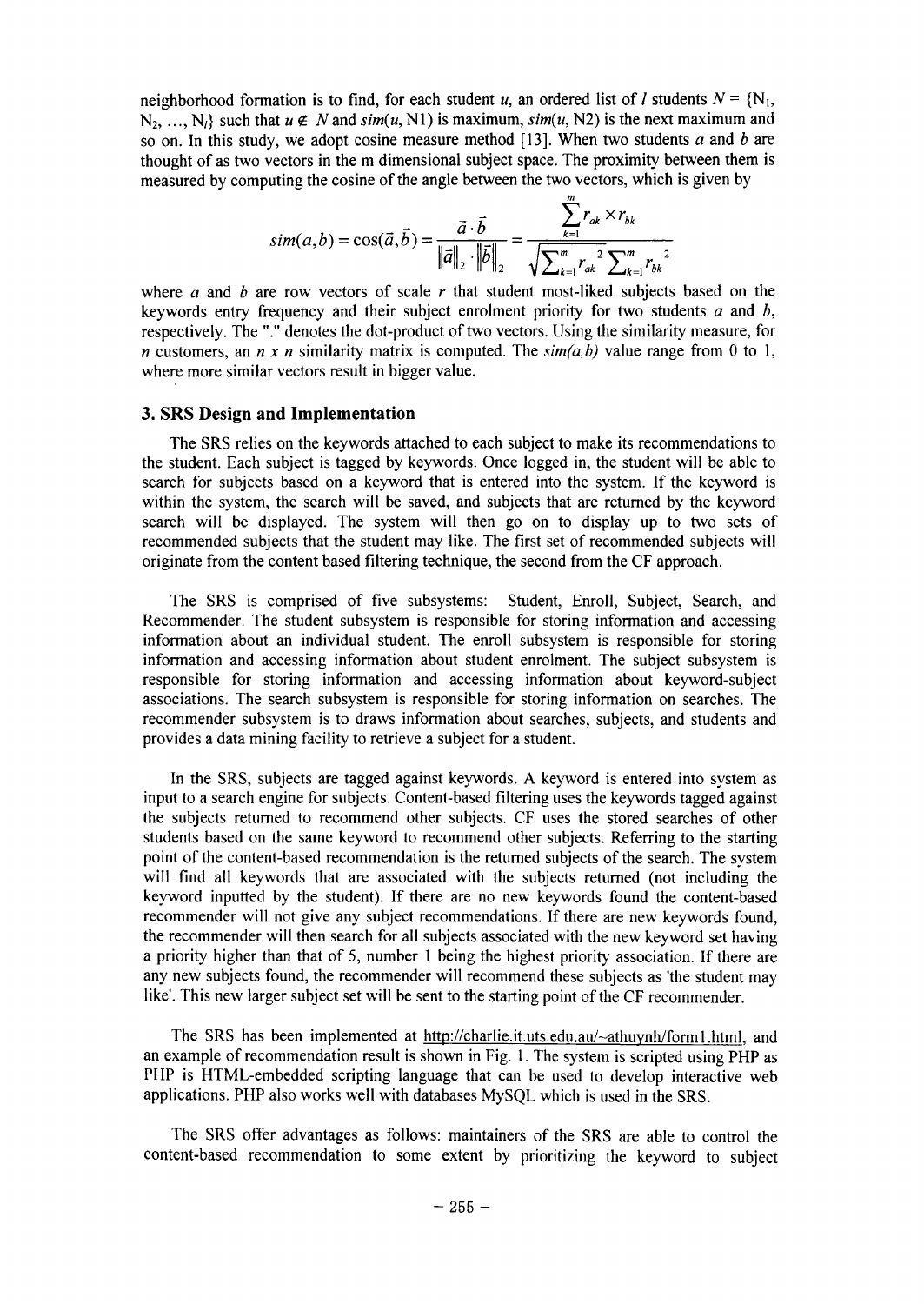associations. Records are updated 'on the spot' so that notes of interest and enrolment updates are immediately available as inputs to the CF algorithms of the SRS. Once a student has some subjects displayed, either through the search engine, or by means of a recommendation, the student can click on the subject code to view a subject of interest. This action will register that that particular student was interested in that particular subject. The SRS has two levels of interest available: the first level is the interest-factor, while the second level of interest is at the enrolment of the subjects. This makes the recommendation of subjects has a high acceptance by students.



Fig. 1. Example screen of recommendation result

# 4. Conclusion and Further Study

In this study, we have developed and implemented a subject recommender system with a novel approach integrated content-based filtering, CF and web usage analysis technique. The two-level CF technique proposed in the system attempts to implement e-learning personalization and overcome sparsity problem. However, as a preliminary study, the system has several limitations that we need investigate further: (1) the system can only be used by students who already registered in the university. This was done as it was assumed only students enrolled at university could access the SRS system; (2) the keyword entered by students has to match keywords exactly as they exist in the SRS. There is no handling of possible misspellings or suggestions of similar keywords; and (3) enrolment of subjects is only for one set of subjects. There is no distinguishing feature to distinguish between semesters or years. The further work of the study will conduct an experiment to validate and evaluate the system performance.

### **References**

 $[1]$ B. Sarwar, G. Karypis, J. Konstan, and J. Riedl, "Analysis of recommendation algorithms for E-commerce," presented at 2nd ACM E-Commerce 2000 Conference, Minneapolis, Minnesota, 2000.

 $[2]$ M. Balabanovic and Y. Shoham, "Fab: content-based collaborative recommendation," Communications of the ACM, vol. 40, pp. 66 - 72, 1997.

G. Linden, B. Smith, and J. York, "Amazon.com recommendation: item-to-item  $\lceil 3 \rceil$ collaborative filtering," IEEE Internet Computing, 2003.

P. Resnick and H. R. Varian, "Special issue on recommender systems,"  $[4]$ 

Communications of the ACM, vol. 40, pp. 56 -58, 1997.

B. Mobasher, R. Cooley, and J. Srivastava, "Automatic personalization based on web  $\lceil 5 \rceil$ usage mining," Communications of the ACM, vol. 43, pp. 142-151, 2000.

R. Cooley, B. Mobasher, and J. Srivastava, "Data preparation for mining world wide  $[6]$ web browsing patterns," Journal of Knowledge and Information Systems, vol. 1, 1999.

J. Srivastava, R. Cooley, M. Deshpande, and P. Tan, "Web usage mining: discovery  $\lceil 7 \rceil$ and applications of usage from web data," SIGKDD Explorations, vol. 1, pp. 1-12, 2000.